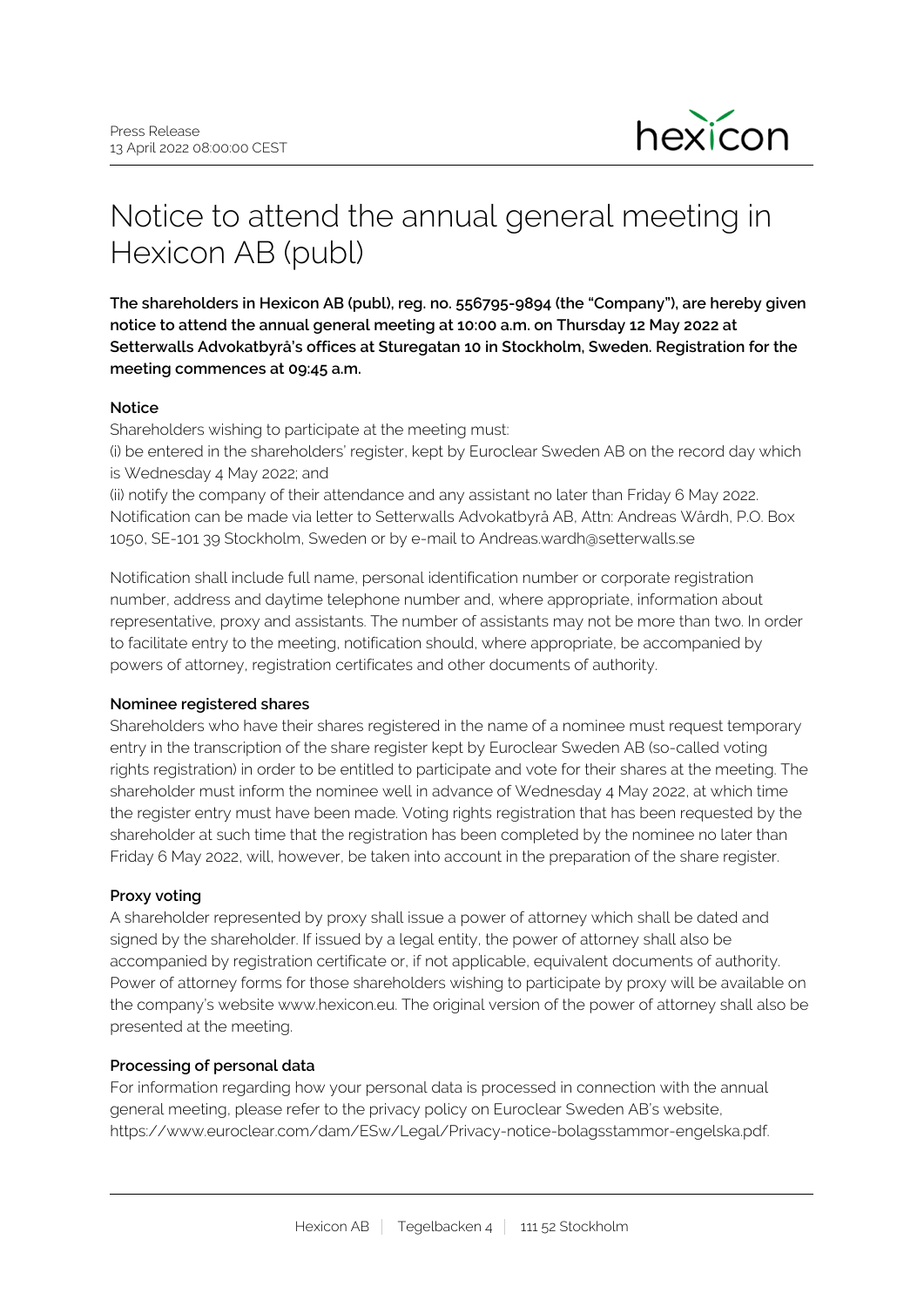

#### **Proposed agenda**

1. Opening of the meeting and election of chairman of the general meeting,

- 2. Preparation and approval of voting list,
- 3. Approval of the agenda,
- 4. Election of one or two persons who shall approve the minutes of the meeting,
- 5. Determination of whether the meeting has been duly convened,

6. Submission of the annual report and the auditor's report as well as of the consolidated financial statements and the auditor's report on the group,

7. Resolution in respect of

a) adoption of the profit and loss statement and the balance sheet as well as of the consolidated profit and loss statement and the consolidated balance sheet.

b) the members of the board of directors' and the CEO's discharge from liability.

c) allocation of the company's profits or losses according to the adopted balance sheet.

8. Determination of the number of members of the board of directors and, when applicable, the number of auditors and deputy auditors, who shall be elected by the general meeting,

- 9. Determination of the fees payable to the members of the board of directors and the auditors,
- 10. Election of members of the board of directors,
- 11. Election of auditors and deputy auditors,
- 12. Resolution on an authorisation for the board of directors to resolve upon capital increases,

13. Resolution on guidelines for the appointment of and instructions for the nomination committee,

14. Resolution on implementation of a long-term incentive programme through a directed issue of warrants and approval of transfer of warrants to certain employees and consultants,

15. Closing of the meeting.

### **THE NOMINATION COMMITTEE'S PROPOSED RESOLUTIONS**

 The nomination committee has been composed of Rickard Haraldsson (chairman of the nomination committee), appointed by Index Equity Sweden AB and Gulfstream Group LLC, Sanja Batljan, appointed by Ilija Batljan Invest AB (publ), Patrik Jönsson, appointed by SEB Trygg Liv, and Arne Almefors, chairman of the board of directors of Hexicon AB (publ).

*Item 1. Opening of the meeting and election of chairman of the general meeting*

The nomination committee proposes that Marcus Nivinger is elected chairman of the meeting.

*Item 8. Determination of the number of members of the board of directors and, when applicable, the number of auditors and deputy auditors, who shall be elected by the general meeting* The nomination committee proposes that the board of directors, in so far as it is elected by the general meeting, shall consist of six ordinary members without deputy board members. Furthermore, it is proposed that a registered accounting firm shall be elected as auditor.

## *Item 9. Determination of the fees payable to the members of the board of directors, the nomination committee and the auditors*

The nomination committee proposes that the fees payable to the board of directors (plus any security costs) shall amount to a total of SEK 1,050,000 out of which SEK 300,000 shall be paid to the chairman of the board and SEK 150,000 shall be paid to each of the other ordinary members elected by the general meeting.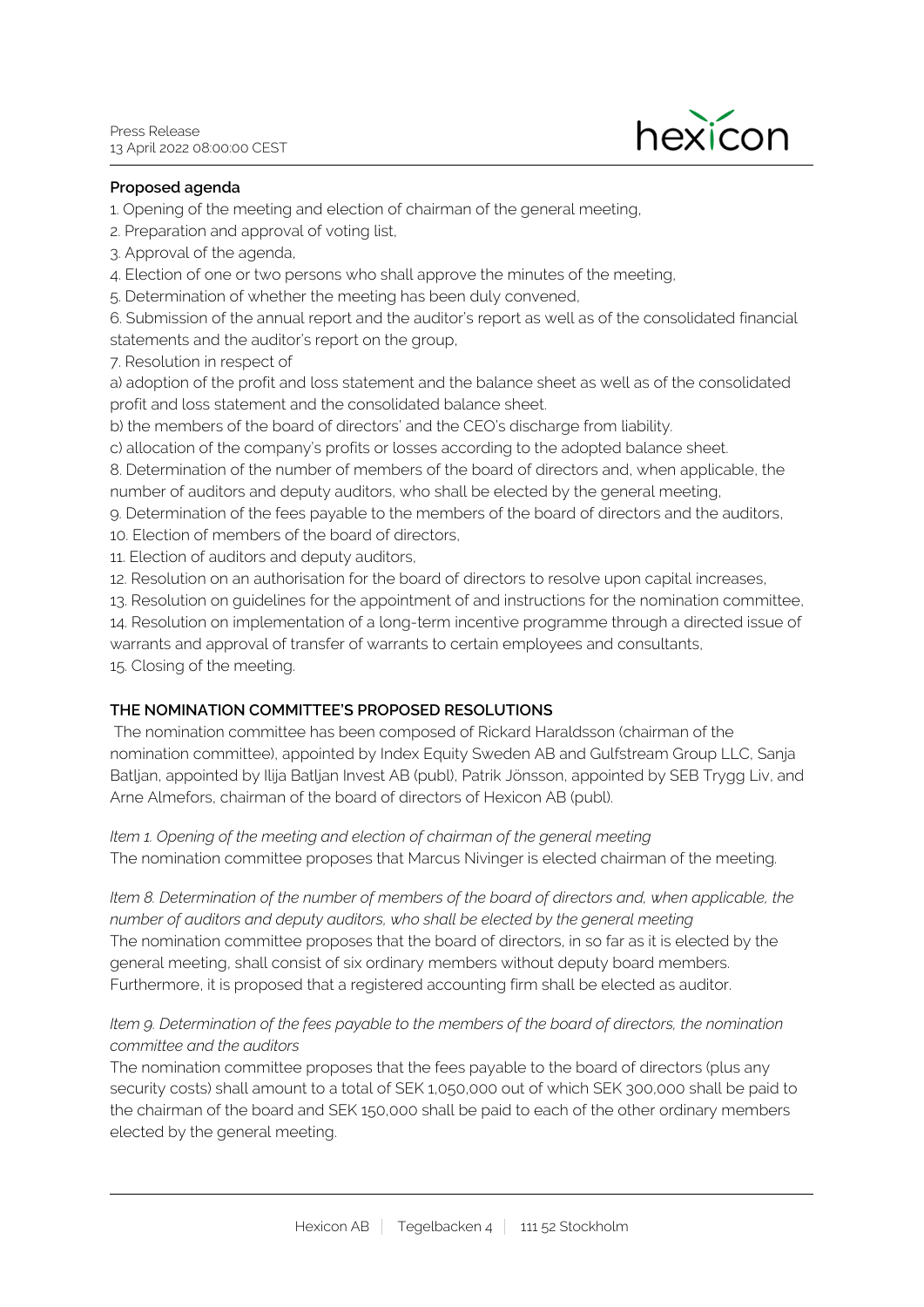

The nomination committee proposes that the auditor shall be paid in accordance with customary standards for charges.

### *Item 10. Election of members of the board of directors*

The nomination committee proposes re-election of Bjarne Borg, Mia Batljan, Vivianne Holm and Mats Jansson as well as new-election of Lars Martinsson and Hans von Uthmann as board members, with motivations set out below. Björn Segerblom, Peter Anker and Arne Almefors have all declined re-election.

The nomination committee proposes new-election of Hans von Uthmann as chairman of the board.

### *Information on the board members proposed to be new-elected*

The nomination committee proposes Hans von Uthmann (born 1958) as the new chairman of the board. Hans will bring highly relevant experience from both the oil and power industries, as well as extensive management and board experience. During his operational career, Hans has worked as CEO of Svenska Shell, CEO of Duni, as well as Head of Nordic Region and Deputy CEO of Vattenfall, among others. Hans also has extensive board experience, including as Chairman of Netcontrol Oy, Falbygdens energi and One Nordic, and as a member of Eltel AB, Veidekke and Fortum. Hans studied at the Stockholm School of Economics (1979-1983).

Furthermore, the nomination committee proposes Lars Martinsson (born 1968) as new member of the board. Lars will bring highly relevant experience from both the international power industry, as well as solid management experience. During his operational career, Lars has worked as Senior VP within ABB and Head of the Power Transformers business, CEO of Pharmadule, after which he held international roles within Alstom, GE and Consolis, based in Paris. In recent years, Lars has been associated with KTH Science Park and worked as an advisor to start-ups in energy technology and other fields. He holds an M.Sc from KTH in Stockholm (1992).

Information regarding the proposed board members will be held available at Hexicon AB's website, https://www.hexicon.eu.

#### *Item 11. Election of auditors and deputy auditors*

The nomination committee proposes that KPMG AB is re-elected as auditor for the period until the end of the next annual general meeting. KPMG AB has notified that the certified auditor Fredrik Wollmann will remain as auditor in charge.

*Item 13. Resolution on guidelines for the appointment of and instructions for the nomination committee* The nomination committee proposes that the general meeting resolves on new guidelines for the appointment of and instructions for the nomination committee in accordance with below. The new guidelines for the nomination committee shall apply until further notice until otherwise decided by the general meeting.

Provisions on the establishment of a nomination committee can be found in the Code. The nomination committee is a body of the general meeting with the sole task of preparing the general meeting's decision on electoral and remuneration issues and, where applicable, procedural issues of the next nomination committee. It is proposed that the nomination committee shall be comprised of three members to be appointed by the three largest shareholders by votes at the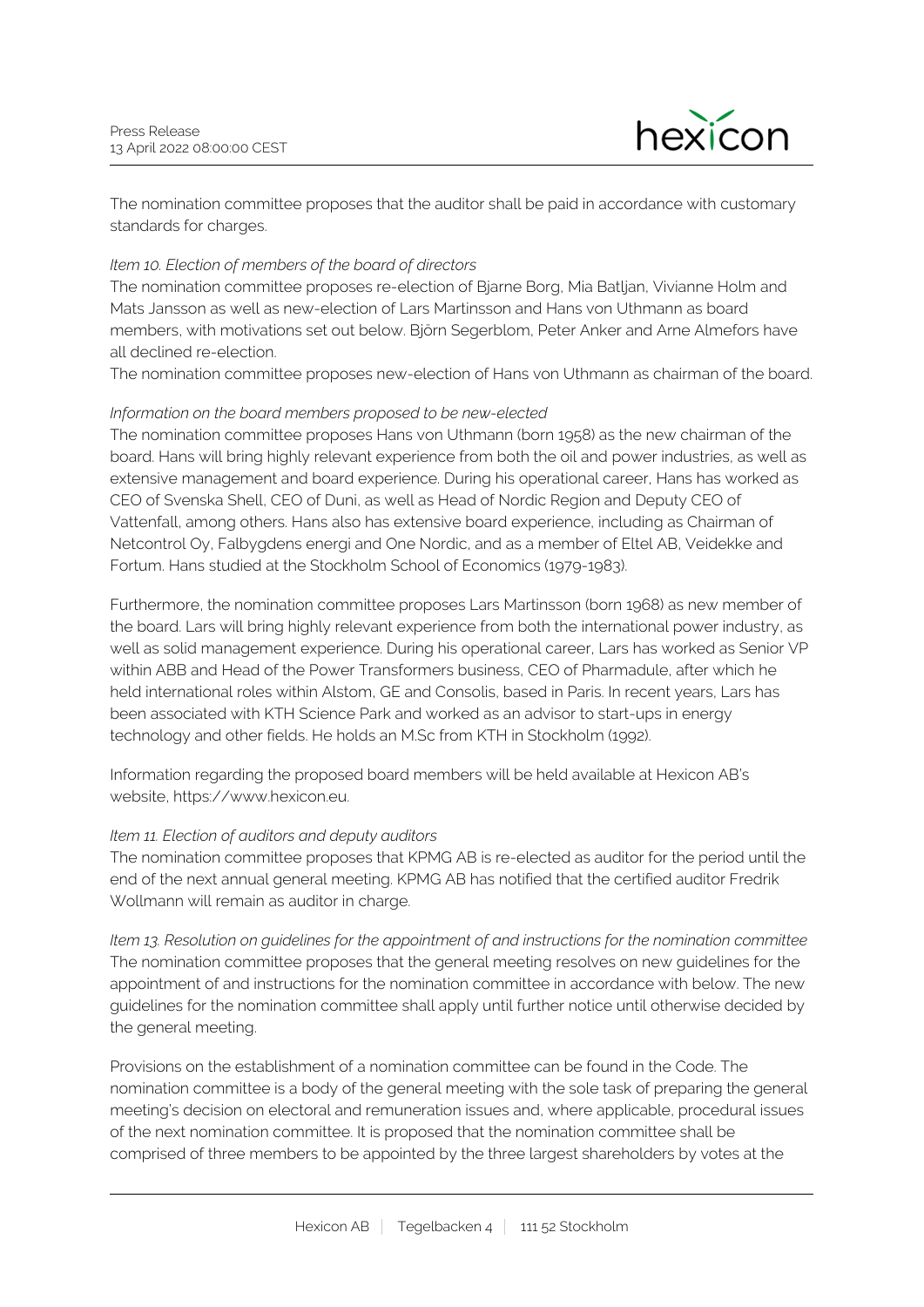

end of the third quarter each year and that the chairman of the board participates in the nomination committee meetings as adjunct member. Known groups of shareholders are to be included in the expression "the three largest shareholders by votes." The chairman of the board shall annually contact the shareholders who are entitled to appoint a member.

Should any of the entitled shareholders waive their right to appoint a member to the nomination committee, the right is transferred to the fourth largest shareholder by votes, and so on. There is however no need to contact more than five additional shareholders, unless the chairman of the board of directors finds that there are particular reasons to do so. When a shareholder is contacted with a request to appoint a member to the nomination committee the chairman of the board is to issue necessary rules of conduct such as final day to reply etc.

The names of the members of the nomination committee and the names of the shareholders appointing members shall be made public no later than six months prior to the annual general meeting. The nomination committee appoints a chairman among its members. Should a member resign before the work of the nomination committee is concluded, and if deemed appropriate by the nomination committee, a replacement member shall be appointed by the shareholder that appointed the member who resigned, or, if that shareholder no longer represents one of the three largest shareholders by votes, by the shareholder representing such group. If a shareholder who has appointed a certain member has substantially decreased its shareholding in the Company, and the nomination committee does not deem it inappropriate in a view of a potential need of continuity prior to an impending general meeting, the member shall resign from the nomination committee and the nomination committee shall offer the largest shareholder who has not yet appointed a member of the nomination committee to appoint a new member.

The nomination committee shall further be composed and perform such tasks that from time to time are stated in the Swedish Corporate Governance Code. The members of the nomination committee shall not receive remuneration from the company. Any costs incurred in connection with the work of the nomination committee shall be paid by the company, provided that they have been approved by the chairman of the board of directors.

## **THE BOARD OF DIRECTORS' PROPOSED RESOLUTIONS**

## *Item 7 c). Resolution in respect of allocation of the company's profits or losses according to the adopted balance sheet*

The board proposes that the general meeting allocates the company's profits or losses in accordance with the board's proposal in the annual report, meaning that no dividend shall be paid for the financial year 2021 and that the results shall be carried forward in new account.

*Item 12. Resolution on an authorisation for the board of directors to resolve upon capital increases* The board of directors proposes that the general meeting resolves on an authorisation for the board of directors to – for the period up to the next annual general meeting, with or without deviation from the shareholders' preferential rights and at one or more occasions – resolve upon issuance of new shares, warrants and/or convertible debentures. Payment may be made in cash, in kind, through set-off of claims or otherwise be conditional. The company's share capital may by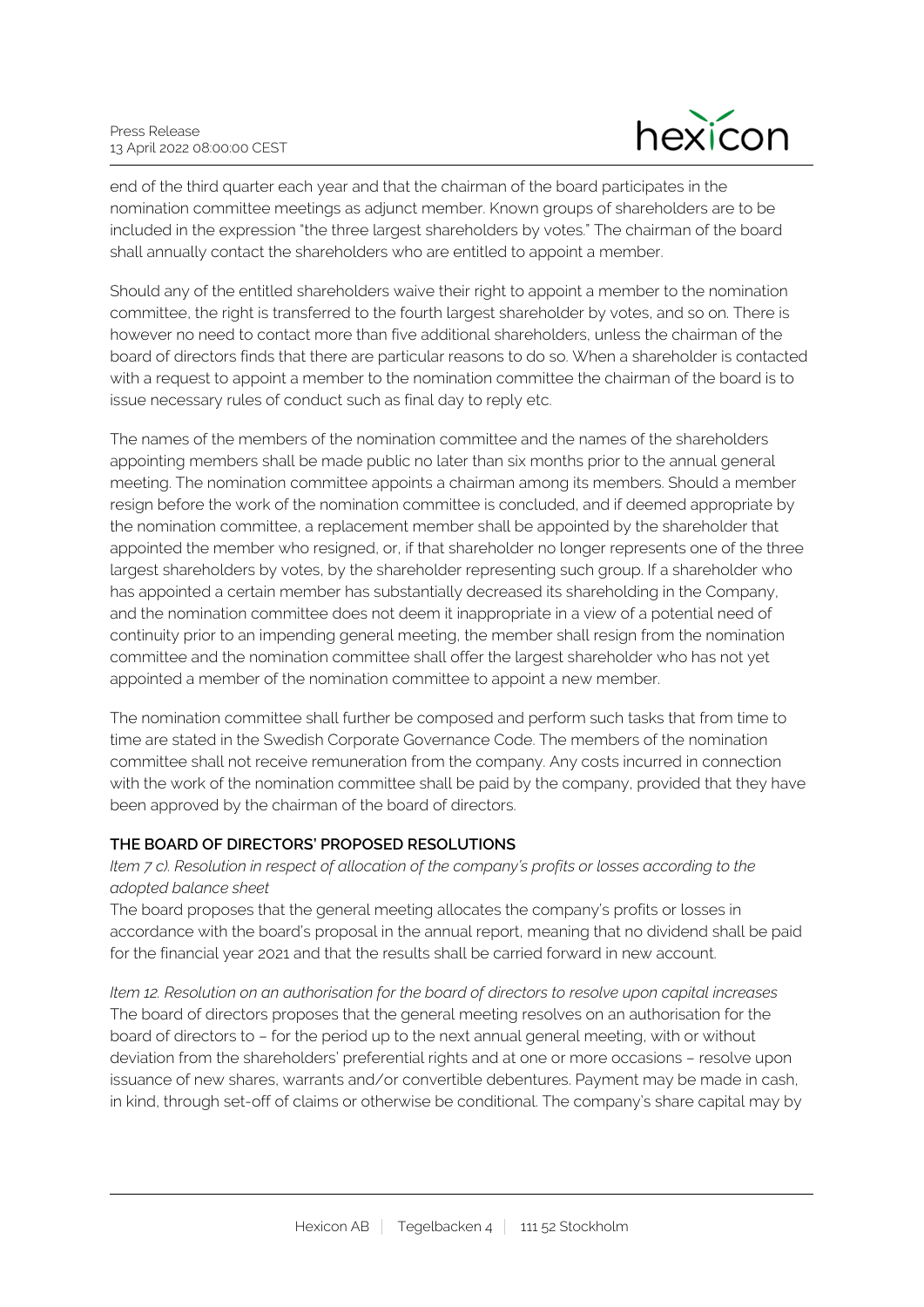

support of the authorisation be increased by an amount corresponding to not more than twenty (20) per cent of the share capital after such issue(s). Deviation from the shareholders' preferential rights shall be allowed in situations where a directed issue is deemed more appropriate for the company due to timing, commercial or similar reasons, and in order to enable acquisitions.

The chairman of the board of directors, the CEO or a person appointed by the board of directors shall be authorised to make any minor adjustments required to register the resolution with the Swedish Companies Registration Office.

*Item 14. Resolution on implementation of a long-term incentive programme through a directed issue of warrants and approval of transfer of warrants to certain employees and consultants* The board of directors in Hexicon AB (publ) proposes that the general meeting resolves on implementation of a long-term incentive programme ("Warrant programme 2022/2025") for certain employees and consultants in the company and the company's group by way of (i) a directed issue of warrants and (ii) approval of transfer of warrants as set forth below. The warrants shall entitle to subscription for new shares in the company.

### *Background and reasons*

The proposal to launch an incentive programme by the issuance of warrants has been prepared and presented by the board of directors in order to strengthen the retention of the persons covered and to motivate them to create shareholder value. The board of directors assess that these objectives are in line with all shareholders' interests.

The programme encompasses certain employees and consultants of the group. Board members not employed by the group are not allowed to participate. Those entitled to participate in the incentive program are hereinafter referred to as "**Participants**".

## *Terms and conditions for the issue of warrants*

1. The company shall issue not more than 10,500,000 warrants. Each warrant entitles to subscription of one (1) new share in the company.

2. The warrants may, with deviation from the shareholders' preferential rights, only be subscribed for by the company, after which the company is to transfer the warrants to the Participants in accordance with the resolution adopted by the general meeting and instructions from the board of directors of the company. The reason for the deviation from the shareholders' preferential rights is that the warrants are to be used within the proposed incentive programme.

3. Subscription for warrants shall be made on a separate subscription list following the general meeting's issue resolution, but no later than 1 May 2022. The board of directors shall be entitled to prolong the subscription period.

4. The warrants shall be issued without consideration (i.e. free of charge) to the company. 5. If all issued warrants are subscribed for by the company, transferred to and exercised by the Participants for subscription of new shares, the company's share capital will increase with SEK 105,000 (subject to potential recalculations in accordance with standard terms and conditions applicable to the warrants set out in an Appendix A).

6. The warrants may be exercised for subscription for new shares during the period from and including 12 November 2025 until and including 12 February 2026. Subscription for new shares may however not take place during so-called closed periods according to the EU Market Abuse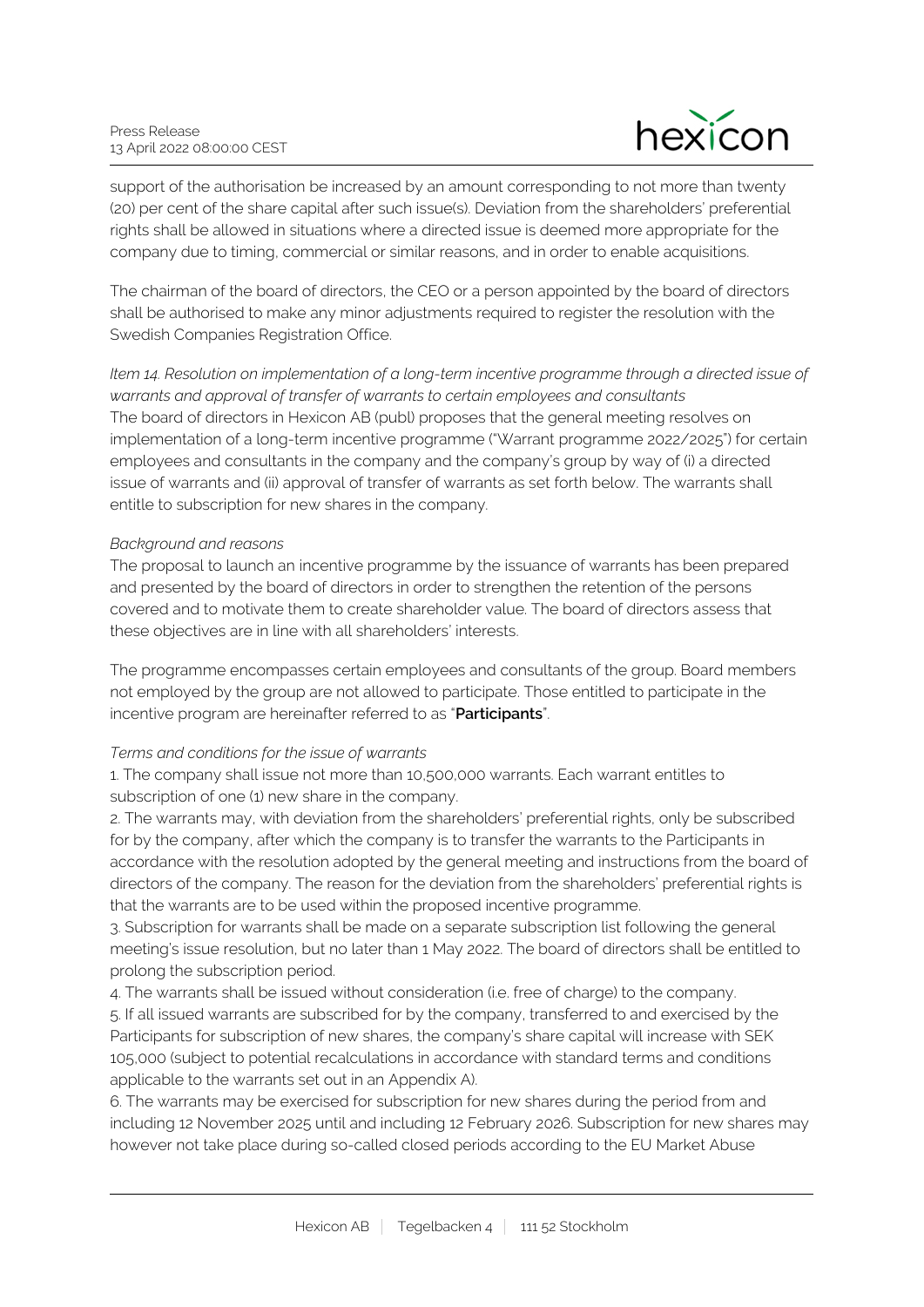

Regulation, or otherwise in breach of relevant insider rules and regulations (including the company' s internal guidelines in this respect). Warrants that have not been exercised for subscription of new shares by 12 February 2026 shall lapse.

7. Each warrant shall entitle the warrant holder to subscribe for one (1) new share in the company at a subscription price per share (the "Exercise Price") corresponding to 150 percent of the volume weighted average trading price for the company's share on Nasdaq First North Premier Growth Market during a period of five (5) trading days immediately following the annual general meeting. If no trading price is recorded for a particular trading day within the specified period, such day shall not be taken into account, but the period shall instead be extended forwards in time with the number of succeeding trading days required for the period to comprise fice (5) trading days with a recorded trading price. Any amount that exceeds the quotient value shall be transferred to the nonrestricted share premium account. The Exercise Price thus calculated shall be rounded off to the nearest whole SEK 0.01, whereupon SEK 0.005 shall be rounded upwards. The exercise price may never be below the quotient value of the shares.

8. The warrants will be subject to customary recalculation conditions set out in Appendix A.

#### *Allocation principles to be applied in relation to Participants*

The warrants are to be transferred to the Participants against a premium payable by the Participants corresponding to the theoretical market value of the warrants as of the date of transfer, calculated by an independent valuation agent engaged by the company by use of the Black & Scholes valuation model.

The board of directors of the company shall resolve upon allocation to Participants in accordance with the guidelines set forth below. No Participant may be offered a higher number of warrants than the maximum allocation set forth below.

| Category                                  | Maximum number of<br>warrants per Participant | Maximum number of warrants<br>within the respective category |
|-------------------------------------------|-----------------------------------------------|--------------------------------------------------------------|
| Management                                | 600,000                                       | 3,000,000                                                    |
| Employees                                 | 250,000                                       | 4,500,000                                                    |
| Advisors, consultants<br>and new recruits | 300,000                                       | 3,000,000                                                    |
| Total:                                    |                                               | 10,500,000                                                   |

A Participant can choose to acquire a lower but not a higher number of warrants than offered to the Participant

#### *Warrant agreements*

All warrants will be governed by warrant agreements to be entered into between each Participant and the company in connection with the transfer of warrants from the company. The warrant agreement will include a so-called vesting structure, certain transfer restrictions and other terms and conditions customary for such agreements. According to the warrant agreements the total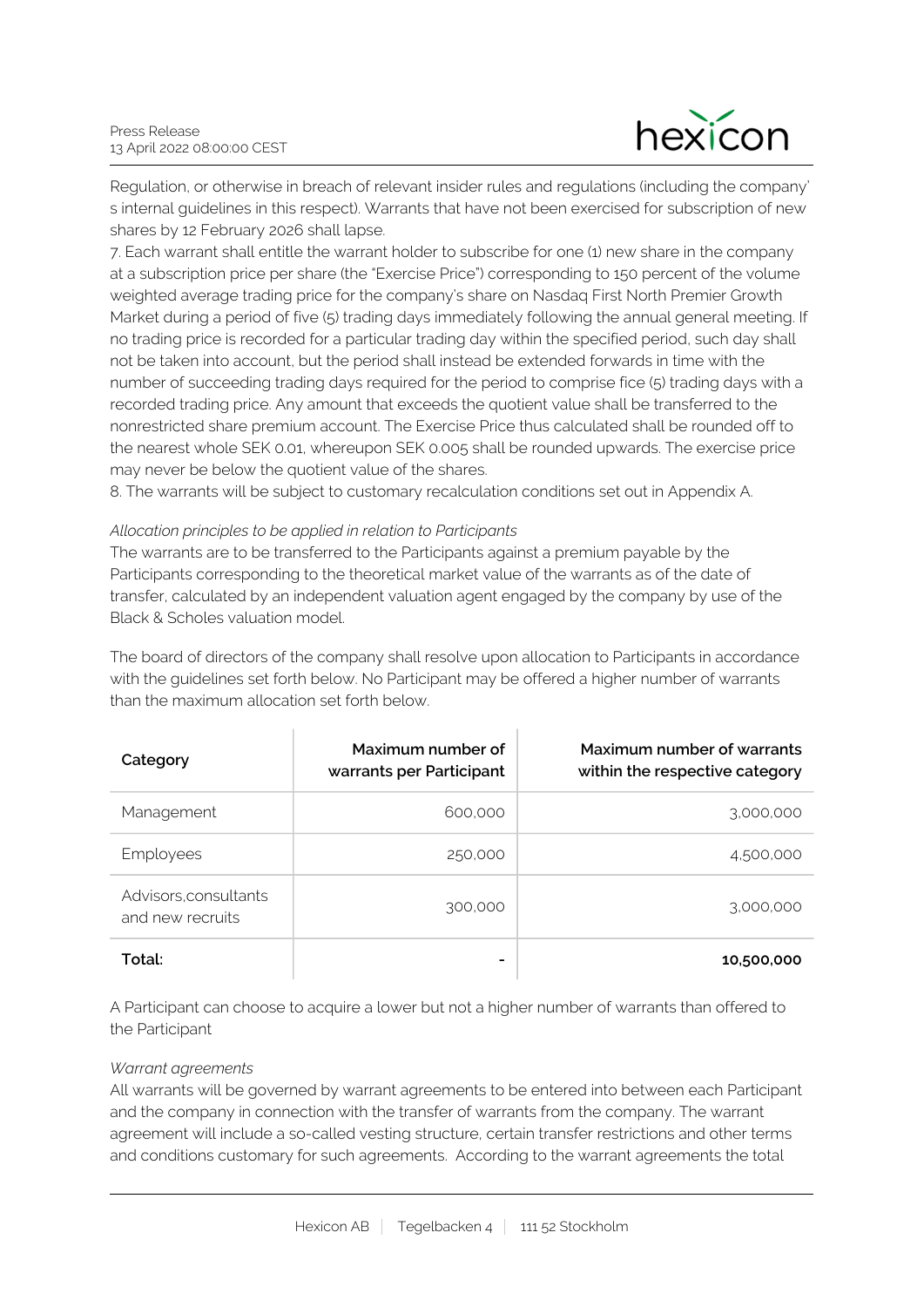

number of warrants granted to each Participant shall be vested in three equal parts on an annual basis (i.e. approximately 33% of the total number of warrants will be vested each year) and conditional upon continued assignments/employment with the Group. The warrant agreements shall be entered into with the Participants within six months from the resolution to implement this program and the vesting period until a share may be acquired may not be less than three years.

#### *Reasons for the deviation from the shareholders' preferential rights*

The reasons for the deviation from the shareholders' preferential rights is that the company wishes to offer warrants to certain employees and consultants of the group in order to strengthen the retention of the persons covered and to motivate them to contribute to the creation of shareholder value. Warrants granted under the incentive programme to the Participants are intended to align such individual's and shareholder interests by attempting to create a direct relation between compensation and shareholder return. Participation in the incentive programme rewards overall corporate performance, as measured through the price of the shares in the company. In addition, the incentive programme enables the Participants to develop and maintain a significant ownership position in the company.

### *Dilution, costs, etc.*

Upon full subscription, transfer and exercise of all 10,500,000 issued warrants; a total of 10,500,000 new shares will be issued in the company (subject to potential recalculations in accordance with standard terms and conditions applicable to the warrants as set forth in Appendix A). This would lead to a dilution corresponding to approx. 2.8 per cent of the total share capital and number of votes in the company (calculated as the maximum amount of share capital and number of shares/votes that may be issued, divided by the total share capital and the total number of shares/votes in the company after all warrants have been exercised). The dilution calculation described above does not consider the shares that may be issued in connection with an exercise of the warrants which have been issued in connection with the previous incentive programmes or as a result of the other resolutions proposed to be adopted by the annual general meeting.

The incentive programme is expected to have a marginal effect on the company's earnings per share*.* The market value of the warrants for the subscription period is estimated to SEK 0.76 per warrant (as per 8 April 2022), in accordance with the preliminary valuation made based on a market value of the underlying share corresponding to SEK 2.38 (as per 8 April 2022). The Black & Scholes valuation model has been used for valuing the warrants, assuming a risk free interest of -0.93 per cent and a volatility of 65 per cent.

There are costs associated with the incentive programme in respect of valuation, consultancy services and costs for registration and practical management of the programme. There should not be any security costs or similar payable by the company. Ongoing administration costs and other costs of the programme are minimal.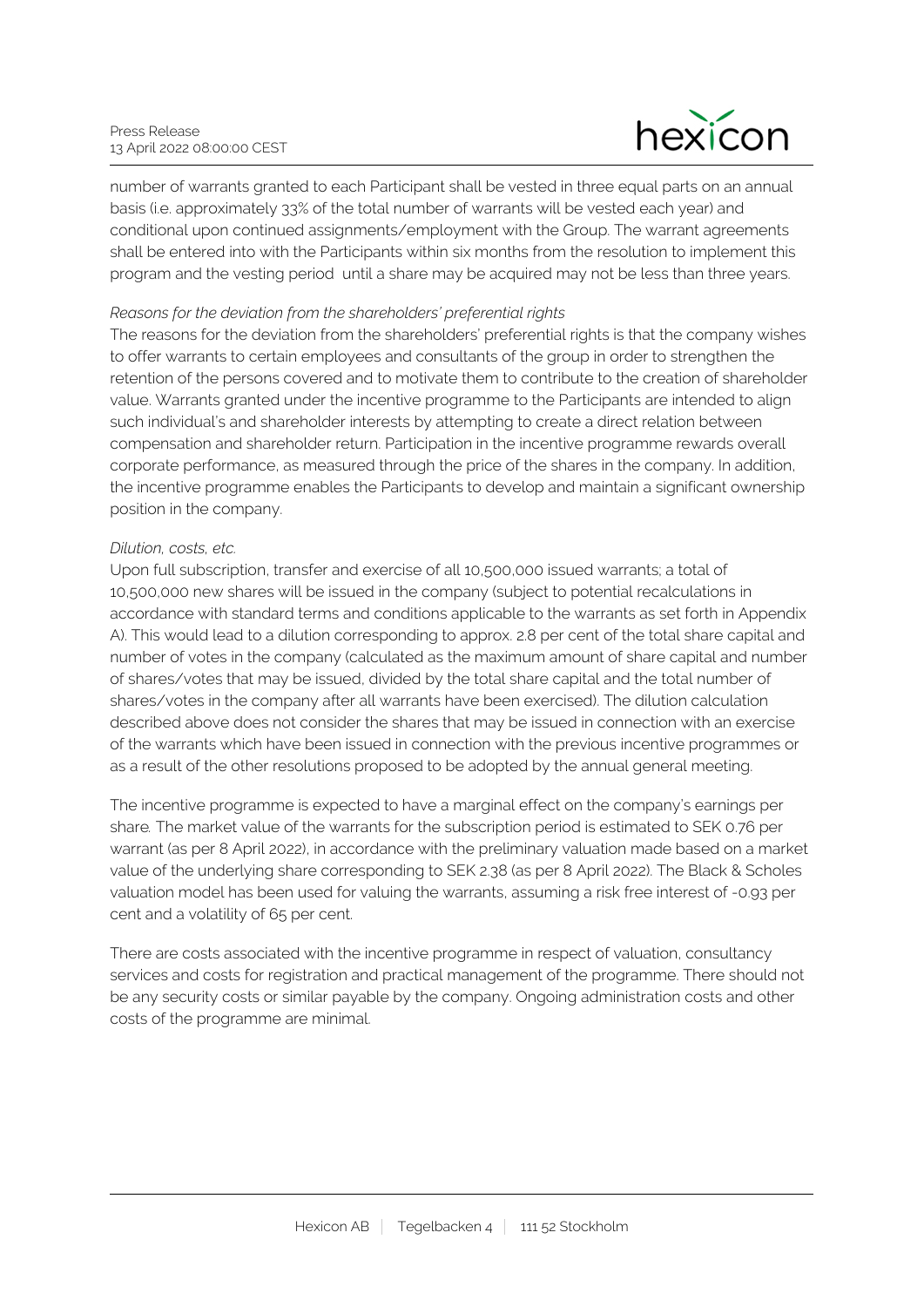

## *Outstanding warrant programs*

Furthermore, there are 11,999,996 warrants outstanding under one (1) long-term incentive programme resolved at the extraordinary general meeting on 30 December 2020, comprising warrants issued to members of the board of directors, management, employees and new recruits. Each warrant entitles the holder to subscribe for one (1) new share in the company at an exercise price of SEK 2.80 during the period from 30 June 2023 up to and including 30 December 2023.

If all outstanding warrants under the above incentive programme were exercised for the subscription of new shares, the Company's share capital would increase by SEK 119,999.96 through the issuance of 11,999,996 new shares (subject to any recalculations in accordance with the terms of the warrants), each with a quotient value of SEK 0.01 per share. This would represent a dilution equivalent to approximately 3.19 percent of the company's total share capital and number of shares and votes (calculated on the basis of the share capital (SEK 3,638,026.86) and the number of shares and votes (363,802,686) in the company as of today's date).

### *Approval of transfer of warrants from the Subsidiary to Participants*

A resolution to issue warrants in accordance with this proposal also includes an approval of the transfers of warrants from the company to the Participants.

#### *Preparation of the proposal*

This proposal has been prepared by the board of directors together with external consultants. The final proposal has been presented by the board of directors.

#### *Majority requirements*

This proposal to adopt the incentive programme and to issue warrants, as well as the approval of the transfers of warrants from the company to the Participants, is governed by the provisions in Chapter 16 of the Swedish Companies Act, and a valid resolution therefore requires that the proposal is supported by shareholders representing at least nine-tenths (9/10) of the votes cast as well as of all shares represented at the meeting.

#### *Miscellaneous*

The chairman of the board of directors, the CEO or a person appointed by the board of directors shall be authorised to make any minor adjustments required to register the resolution with the Swedish Companies Registration Office.

#### **Particular majority requirements**

A valid resolution under item 12 requires the support of shareholders representing at least two thirds of the votes cast and of the shares represented at the meeting. A valid resolution pursuant to item 14 requires the support of shareholders representing at least nine-tenths (9/10) of both the votes cast and the shares represented at the meeting.

#### **Number of shares and votes in the company**

The total number of shares in the company at the time of issuance of this notice is 363,802,686. The company does not hold any of its own shares.